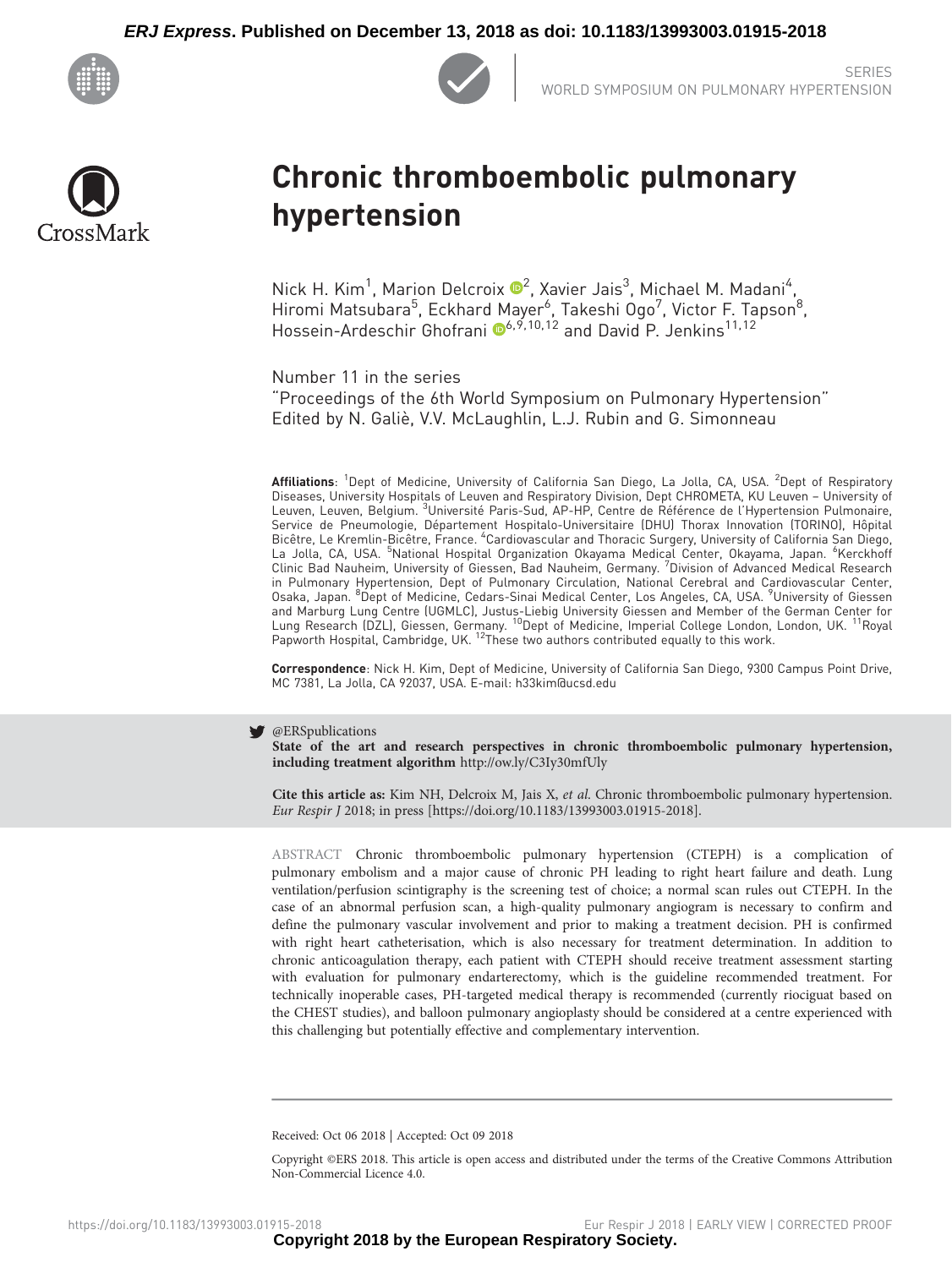# Introduction

Since the 5th World Symposium on Pulmonary Hypertension (WSPH) in 2013, major progress has occurred in the understanding and management of chronic thromboembolic pulmonary hypertension (CTEPH). First, the link between CTEPH and acute pulmonary embolism, and some of the challenges associated with making the connection, will be reviewed. Key diagnostic steps in establishing early and accurate diagnosis will be emphasised. Each component of the current CTEPH treatment approach will be overviewed. Finally, an updated treatment algorithm is proposed taking into account the advances since 2013.

# CTEPH and pulmonary embolism

CTEPH is classified within group 4 PH [\[1\]](#page-7-0), and is characterised pathologically by organised thromboembolic material and by altered vascular remodelling initiated or potentiated by a combination of defective angiogenesis, impaired fibrinolysis and endothelial dysfunction [\[2](#page-7-0)–[4](#page-7-0)]. These changes lead to PH and ultimately right ventricular failure [\[5](#page-7-0), [6](#page-7-0)]. The precise pathogenesis of CTEPH remains unclear, but appears to be incited by acute pulmonary embolism [[7](#page-7-0)].

However, classic risk factors for venous thromboembolism do not appear to increase the risk of CTEPH [\[8\]](#page-7-0) and there are clear geographic differences in CTEPH epidemiology. An international CTEPH registry (Europe and Canada) indicated that 75% of patients with CTEPH had a documented antecedent history of acute pulmonary embolism [[9\]](#page-7-0), while in Japan, the rates of acute pulmonary embolism preceding CTEPH range from only 15% to 33% [[10](#page-7-0), [11](#page-7-0)]. There is an 80% female preponderance of CTEPH in Japan; these statistics differ significantly from the USA and Europe [\[9\]](#page-7-0). A number of abnormal autoimmune, inflammatory and thrombophilia markers have been found in CTEPH patients [[2](#page-7-0)]; it is feasible that variability in this underlying pathological milieu contributes to the variability in the worldwide CTEPH epidemiology. Furthermore, variable gene expression has been demonstrated in pulmonary artery endothelial cells from patients with CTEPH compared with normal controls [[12](#page-7-0)].

In published prospective studies with the diagnosis confirmed by right heart catheterisation (RHC) the incidence of CTEPH after symptomatic acute pulmonary embolism is reported to range from 0.4% to 6.2% [\[13](#page-7-0)–[25\]](#page-7-0), giving a pooled incidence of 3.4% (95% CI 2.1−4.4%) [[7](#page-7-0)]. Since that analysis, a new report from Switzerland screened 508 patients after acute pulmonary embolism over 2 years and found a cumulative incidence of CTEPH confirmed with RHC of just 0.79% [[26](#page-7-0)].

Determining the precise CTEPH incidence is complex. CTEPH is likely both underdiagnosed and the incidence of CTEPH after acute pulmonary embolism prone to overestimation, making the actual incidence difficult to quantify. Non-specific symptoms, variable rates of antecedent acute pulmonary embolism and the expertise required to read computed tomography pulmonary angiography (CTPA) contribute to underdiagnosis [\[27, 28](#page-7-0)]. Underdiagnosis is further compounded by the infrequent use of lung ventilation/perfusion scintigraphy (V/Q scan) despite guideline recommendations [[29](#page-8-0), [30](#page-8-0)]. Approximately 30 000 acute pulmonary embolism cases are diagnosed annually in France, with the CTEPH incidence estimated at 3.4% [[31](#page-8-0)]. GUÉRIN et al. [[22\]](#page-7-0) suggested a CTEPH incidence of 4.8%. Neither of these estimates is consistent with the current frequency of newly diagnosed CTEPH. A limitation of the numerous CTEPH incidence reports after acute pulmonary embolism may be attributed to an unrecognised amalgam of incident and prevalent cases [\[22\]](#page-7-0).

In terms of reducing the risk of CTEPH following acute pulmonary embolism, no prospective randomised acute pulmonary embolism trials have examined systemic or catheter-based thrombolysis or clot extraction with RHC as an outcome measure in patients with persistent symptoms. Claims have been made that the incidence of CTEPH in patients receiving thrombolytic therapy is reduced, but end-points such as an echocardiogram-derived systolic pulmonary arterial pressure (sPAP) of 40 mmHg do not define PH or CTEPH [\[32\]](#page-8-0). Systemic thrombolysis failed to reduce the risk of CTEPH in intermediate/high-risk (submassive) pulmonary embolism patients in the 3-year follow-up of the PEITHO trial (average sPAP at follow-up was around 31 mmHg in each group) [[33](#page-8-0)]. To date, there is no proof that aggressive treatment of acute pulmonary embolism can prevent CTEPH.

# Chronic thromboembolic disease

Chronic thromboembolic disease (CTED) is characterised by similar symptoms and perfusion defects, but without PH at rest. Currently a new threshold for PH (mean PAP (mPAP) >20 mmHg) and pre-capillary PH (combination of mPAP >20 mmHg, pulmonary arterial wedge pressure  $\leq 15$  mmHg and pulmonary vascular resistance (PVR)  $\geq$ 3 Wood Units) has been proposed by the 6th WSPH Task Force on PH diagnosis and classification [[1\]](#page-7-0). While there is good evidence to suggest these new thresholds, the consequences for CTEPH and CTED, respectively, are not yet established. In the future, however, these new thresholds might also be applied to group 4 PH. Exercise limitation in CTED has been attributed either to exercise-induced PH, with an increased slope of the pulmonary arterial pressure–flow relationship, or to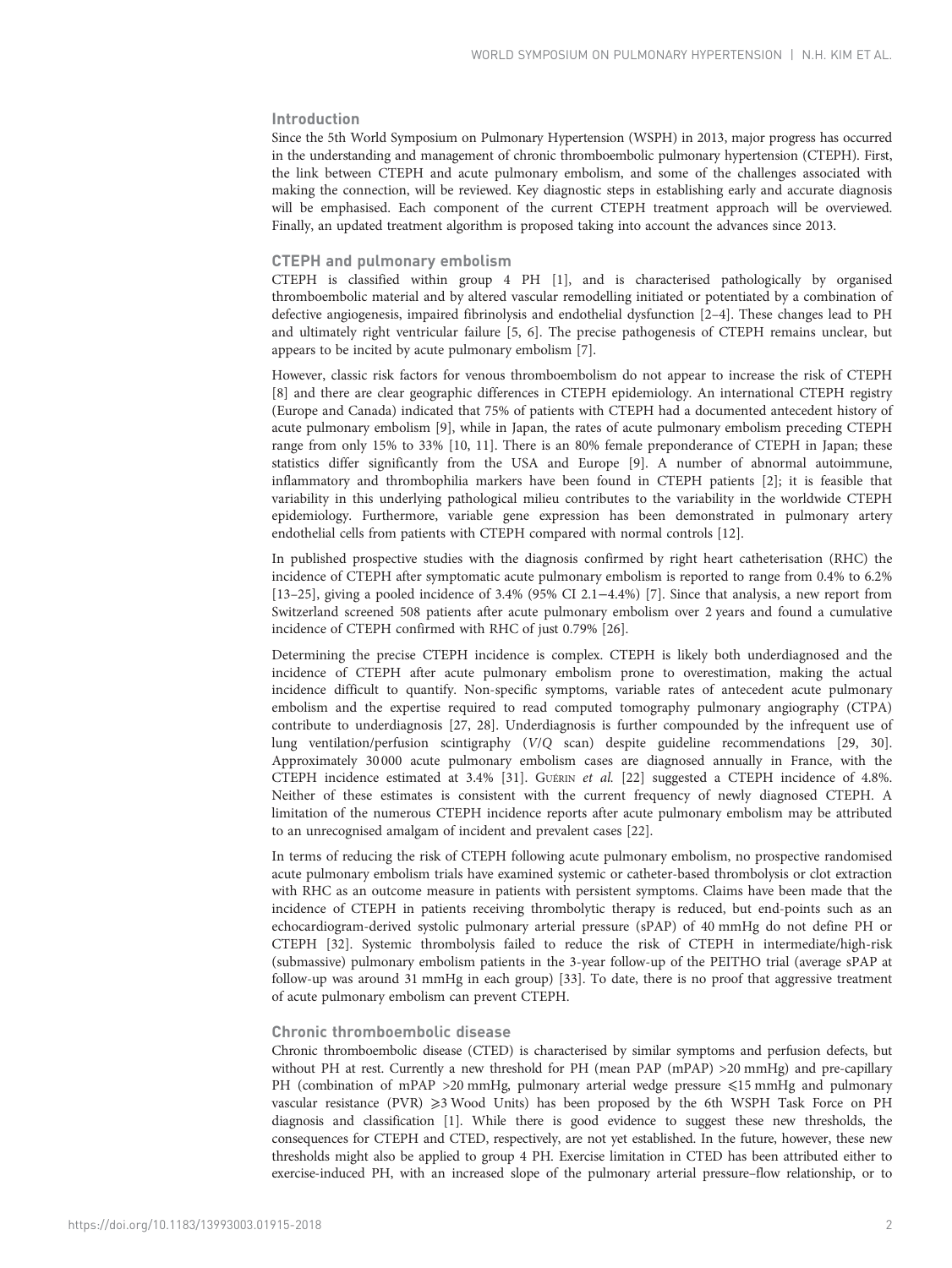dead-space ventilation, with increased ventilatory equivalents for carbon dioxide [\[34](#page-8-0), [35\]](#page-8-0). Both new and worsened dyspnoea and persistent perfusion defects are often encountered after acute pulmonary embolism, in, respectively, 30% and 30–50% of patients, which makes the recognition of CTED challenging [[18](#page-7-0), [36](#page-8-0), [37](#page-8-0)]. Cardiopulmonary exercise tests and echocardiographic evaluations are recommended to exclude patients in whom symptoms are related to lung disease, left heart disease, obesity or deconditioning. A tentative, comprehensive definition of CTED is proposed in table 1. Selected patients with CTED may benefit from pulmonary endarterectomy (PEA) as shown in a series of 42 patients out of 1019 who underwent surgery in the UK reference centre [\[38](#page-8-0)]. Post-operative improvement in symptoms, functional class and quality of life were reported. However, while there was no in-hospital mortality, major complications occurred in 40% of the cohort (small subdural haematomas, tracheostomy). Although endarterectomy is aimed to prevent subsequent disease, the natural history of CTED is unknown and there is no evidence that CTED evolves to CTEPH. At present, patients with CTED represent a group in need of both symptom relief and better understanding of their disorder. CTEPH treatment guidelines should not be applied to CTED.

#### Diagnosis of CTEPH

A normal V/Q scan effectively excludes CTEPH with a sensitivity of 90–100% and a specificity of 94– 100% [[39](#page-8-0), [40\]](#page-8-0). In a study of confirmed cases of CTEPH, V/Q scan was found to be superior to CTPA with a sensitivity of 97.4% versus 51% [[39](#page-8-0)]. This difference has narrowed as CT technology and interpretation have advanced. Indeed, a more recent study has shown that both V/Q scan and CTPA are accurate methods for the detection of CTEPH with excellent diagnostic efficacy (100% sensitivity, 93.7% specificity and 96.5% accuracy for V/Q scan; 96.1% sensitivity, 95.2% specificity and 95.6% accuracy for CTPA) [[40](#page-8-0)]. However encouraging, V/Q scan remains the preferred initial imaging test for CTEPH screening [[5](#page-7-0), [29](#page-8-0)]. Recent retrospective studies have also assessed the diagnostic accuracy of three-dimensional dynamic contrast-enhanced lung perfusion magnetic resonance imaging (MRI) against planar V/Q scan or SPECT (single photon emission CT) scan as a screening tool for CTEPH [\[41](#page-8-0), [42](#page-8-0)]. These studies demonstrated that dynamic contrast-enhanced lung perfusion MRI has a similar sensitivity (97%) for diagnosing CTEPH when compared with planar V/Q scan and a higher sensitivity (100% versus 97%) when compared with SPECT scan. Prospective studies examining the value of lung perfusion MRI and SPECT scan as a screening test for CTEPH are required to address the clinical utility (including their costs) and diagnostic performance of these modalities.

Digital subtraction angiography (DSA) had been considered the gold standard for characterising vessel morphology in CTEPH, but is being challenged by advances in non-invasive modalities. CTPA is currently widely used for assessment of operability. CTPA in more recent reports has a high sensitivity and specificity in detecting chronic thromboembolic lesions at the main/lobar (89–100% and 95–100%, respectively) and segmental (84–100% and 92–99%, respectively) levels [\[43](#page-8-0)–[45](#page-8-0)]. CTPA can also be valuable by revealing bronchial artery collaterals, which can correlate with more central disease [[46\]](#page-8-0), and by evaluating the lung parenchyma and mediastinum. Advanced CT technologies, including dual-energy CT (DECT), ECG-gated area detector CT (ADCT), cone-beam CT (CBCT) and contrast-enhanced magnetic resonance pulmonary angiography, are emerging as valuable modalities for detailing the pulmonary vasculature. With advances with distal endarterectomy and the advent of balloon pulmonary angioplasty (BPA), and general focus on more distal vascular assessment, conventional DSA may not always be suitable for providing fine details. More selective segmental angiography, CBCT and ADCT may be better for pre-BPA planning by providing greater resolution than conventional DSA, particularly in the more distal vessels [\[47](#page-8-0)]. These imaging techniques are not widely available and require expertise.

| Diagnostic criteria                              | <b>CTEPH</b>                                                 | <b>CTED</b>                                                                                                                        |  |  |
|--------------------------------------------------|--------------------------------------------------------------|------------------------------------------------------------------------------------------------------------------------------------|--|--|
| <b>Symptoms</b><br>PH.<br><b>RHC</b> at exercise | Exercise dyspnoea<br>Present at rest                         | Exercise dyspnoea<br>Absent at rest<br>mPAP/CO slope > 3 mmHq·L <sup>-1</sup> ·min <sup>-1</sup>                                   |  |  |
| $V/Q$ scan<br>Angiography (CTPA or DSA)          | Any mismatched perfusion defect<br>Typical findings of CTEPH | Any mismatched perfusion defect<br>Typical findings of CTEPH                                                                       |  |  |
| <b>CPET</b><br><b>TTE</b><br>Anticoagulation     | At least 3 months                                            | Excluding ventilatory limitation, deconditioning<br>Excluding left ventricular myocardial or valvular disease<br>At least 3 months |  |  |

TABLE 1 Chronic thromboembolic disease (CTED) compared with chronic thromboembolic pulmonary hypertension (CTEPH)

RHC: right heart catheterisation; V/Q: ventilation/perfusion; CTPA: computed tomography pulmonary angiogram; DSA: digital subtraction angiogram; CPET: cardiopulmonary exercise test; TTE: transthoracic echocardiogram; mPAP: mean pulmonary arterial pressure; CO: cardiac output.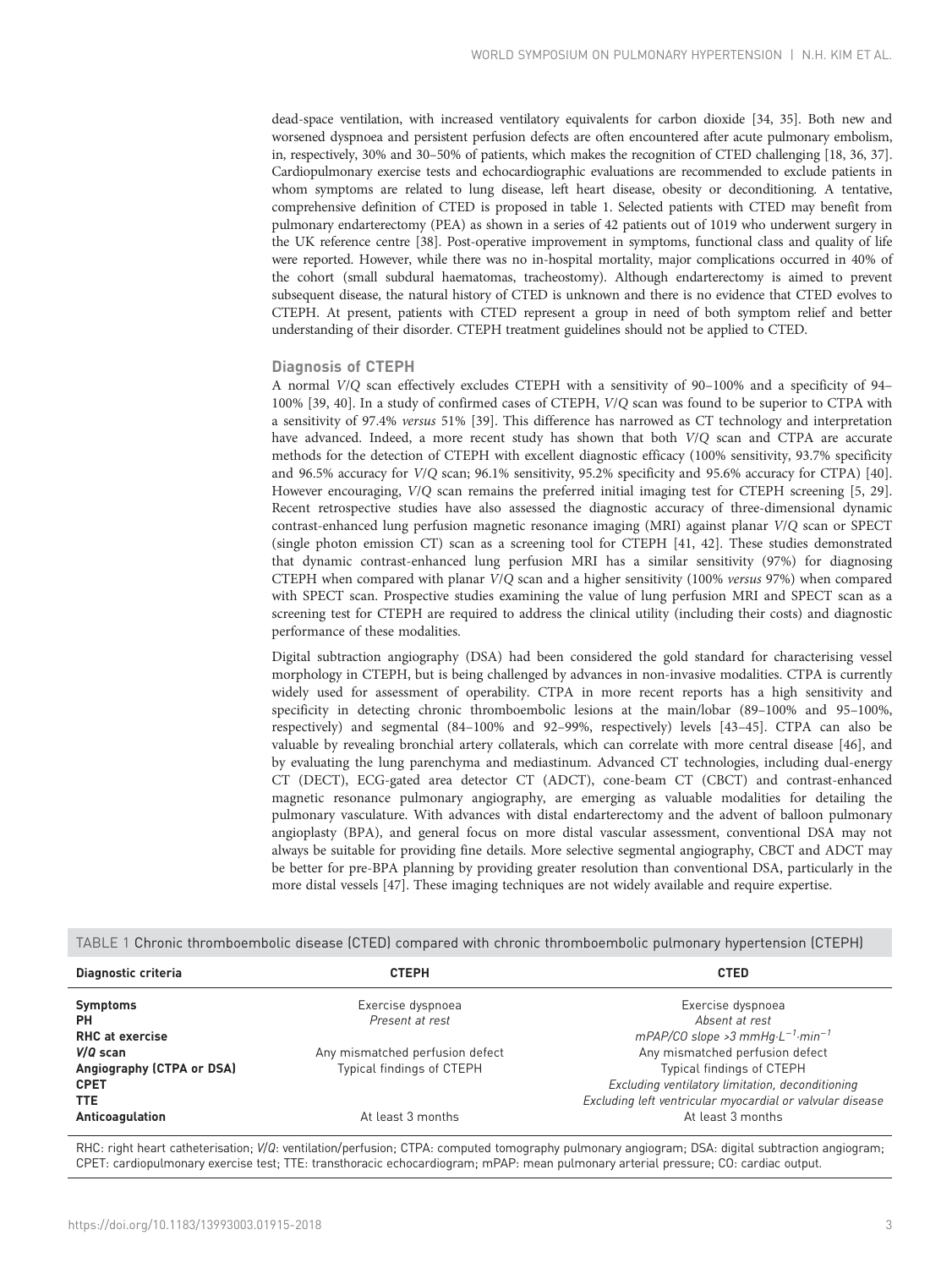# Pulmonary endarterectomy

PEA should be offered to all eligible patients with CTEPH. The international registry of incident cases of CTEPH reported 3-year survival of 90% in those operated and 70% in those not having surgery [[48](#page-8-0)]. Long-term follow-up of a large cohort reported 10-year survival of 72% (average age 58 years) [\[49\]](#page-8-0). Death was attributed to unrelated causes in 49% of patients; residual PH with PVR ≥425 dyn·s·cm<sup>-5</sup> correlated with worse survival [[49\]](#page-8-0). Strict objective definitions of operability remain elusive, but certain features are more likely to predict a good surgical outcome (table 2). While select patients may be technically operable, they may not benefit from endarterectomy due to significant comorbidities; the best treatment for such cases remains uncertain. The traditional routine of inserting an inferior vena cava filter (IVC) device prior to endarterectomy has not been formally studied and has been abandoned at the leading surgical centres. In the international registry, IVC filter prior to surgery did not influence long-term survival [\[48\]](#page-8-0).

The most important surgical advance has been in redefining the distal limits of endarterectomy [[50](#page-8-0), [51](#page-8-0)]. In expert centres, surgery can be performed successfully in patients with distal chronic thromboembolism [\[51\]](#page-8-0). The advances in diagnostics and growing surgical experience have contributed to this success. As a result, the previously published intra-operative classification [[52](#page-8-0)] has been refined to better reflect the current surgical approach and level of revascularisation [\(table 3\)](#page-4-0) [[50](#page-8-0)]. This also means not all surgical centres will view operability in the same manner [[53](#page-8-0)]. A three-step stratified definition of expert surgical centre has been proposed which factors the following important goals: surgical mortality (<5%), surgical volume (more than 50 PEAs per year) and ability to perform segmental endarterectomy [[53](#page-8-0)]. Furthermore, in this era of a comprehensive approach to CTEPH, an expert centre should be capable of evaluating and offering any/all established treatment modalities according to individual need.

The place of PH-targeted medical therapy and BPA relative to surgery is dependent on the anatomical distribution of disease and is not fully defined. Combining endarterectomy with BPA either as a hybrid or stepwise approach is being evaluated at select expert programmes [\[54\]](#page-8-0). In the CHEST-1 study, riociguat was beneficial for patients with residual PH after endarterectomy [\[55\]](#page-8-0). A trial is needed to clarify if PH-targeted medical therapy prior to endarterectomy in operable patients confers harm or benefit [\(ClinicalTrials.gov](https://clinicaltrials.gov/) identifier NCT0327357).

#### Balloon pulmonary angioplasty

BPA has evolved into an important component of the CTEPH treatment algorithm since the 2012 reports from Japan [[56](#page-8-0)–[58\]](#page-8-0). BPA has been reported to improve haemodynamics, symptoms, exercise capacity and right ventricular function, with significantly lower rates of major complications than compared with the report from 2001 [[59](#page-8-0)–[62\]](#page-9-0). In retrospective analyses, the benefits of BPA also appear to be maintained in the medium term [[10](#page-7-0), [63\]](#page-9-0). Subsequent publications from Europe report similar results [[64](#page-9-0)–[66\]](#page-9-0). The recent BPA series from Germany is unique as these centres started BPA alongside a well-established PEA programme [[67](#page-9-0)]. Although their complication rates were similar to those from Japan, the magnitude of efficacy (e.g. PVR reduction) was less in comparison with the reports from Japan. The potential explanations offered included the possibility of differences in operability threshold and the variability in the types of patients treated with BPA between centres.

Although these results of BPA are encouraging, the reports are from expert centres and may not be generalisable. Even with the technical refinements, there remains a steep learning curve in order to safely, effectively and consistently perform BPA [[68\]](#page-9-0). A successful BPA requires extensive training and case experience. BPA should be reserved for expert centres, where it should be considered for symptomatic

| <b>Characteristics</b>       | Lower risk with predictable good long-term outcome                                  | Higher risk with less predictable long-term outcome<br>(not contraindications)          |
|------------------------------|-------------------------------------------------------------------------------------|-----------------------------------------------------------------------------------------|
| <b>History</b>               | History of DVT/PE                                                                   | No history of DVT/PE                                                                    |
| <b>Examination</b>           | No signs of right heart failure                                                     | Signs of right heart failure                                                            |
| <b>Comorbidity</b>           | None                                                                                | Significant concomitant lung or left heart disease                                      |
| <b>Functional limitation</b> | Functional class II or III                                                          | Functional class IV                                                                     |
| Imaging                      | Clear disease concordant on all images                                              | Inconsistency on imaging modalities                                                     |
| Type of disease              | Bilateral lower lobe disease                                                        | No disease appreciable in lower lobes                                                   |
| <b>Haemodynamics</b>         | PVR <1000 dyn $\cdot$ s $\cdot$ cm <sup>-5</sup> , in proportion to site and number | PVR >1200 dyn $\cdot$ s $\cdot$ cm <sup>-5</sup> , out of proportion to site and number |
|                              | of obstructions on imaging; higher PA pulse pressure                                | of obstructions on imaging; higher PA diastolic pressure                                |

# TABLE 2 Favourable risk–benefit assessment for pulmonary endarterectomy

DVT: deep vein thrombosis; PE: pulmonary embolism; PVR: pulmonary vascular resistance; PA: pulmonary artery.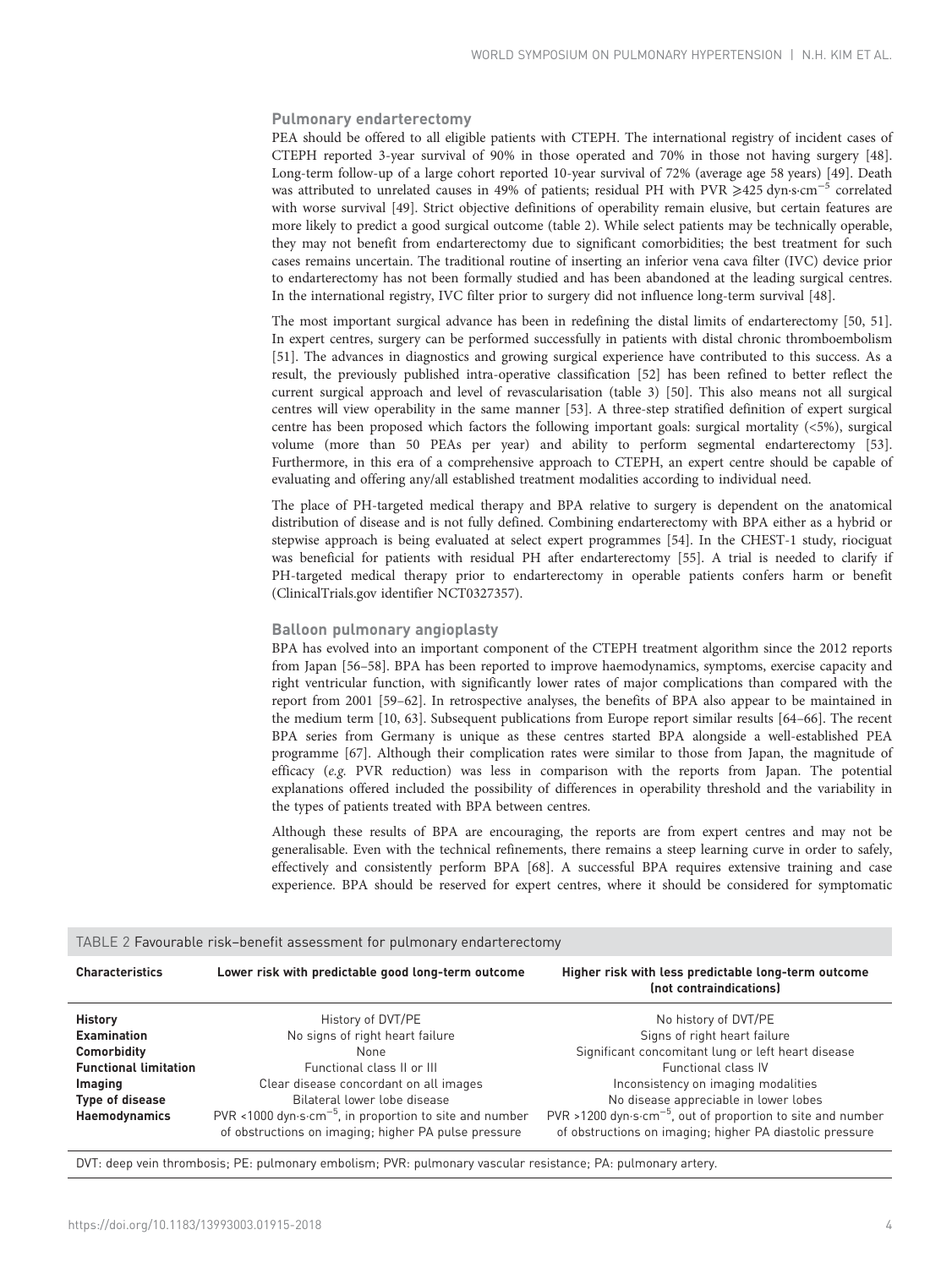| <b>Surgical levels</b> | <b>Location of CTE</b>                                                                   |
|------------------------|------------------------------------------------------------------------------------------|
| Level 0                | No evidence of thromboembolic disease in either lung                                     |
| Level I                | CTE starting in the main pulmonary arteries                                              |
| [Level IC]             | (Complete occlusion of one main pulmonary artery with CTE)                               |
| Level II               | CTE starting at the level of lobar arteries or in the main descending pulmonary arteries |
| Level III              | CTE starting at the level of the segmental arteries                                      |
| <b>Level IV</b>        | CTE starting at the level of the subsegmental arteries                                   |

<span id="page-4-0"></span>TABLE 3 University of California San Diego chronic thromboembolism (CTE) surgical classification

Information from [50].

CTEPH patients ineligible for PEA due to distal chronic thromboembolism or persistent/recurrent PH after surgery. The role of BPA for those with technically operable disease, but who are unsuitable for surgery due to subjective determination or patient refusal, has not been established.

BPA patient selection at an expert centre starts with a multidisciplinary review of all available and pertinent data. Anatomical and functional assessment of pulmonary arteries and lung perfusion are critical to identify the target vessels [[69](#page-9-0)]. A selective pulmonary angiogram of the target vessels will show more details and serves as confirmation prior to intervention during BPA. A selective angiogram may not capture all the distal lesions potentially amenable to BPA, necessitating multiple complementary imaging modalities such as intravascular imaging and pressure gradient analysis to aid in lesion assessment and balloon sizing [\[70\]](#page-9-0).

BPA complications should be defined and uniformly reported. Unlike reperfusion lung injury after PEA which can be delayed for days before onset [\[71\]](#page-9-0), the injury associated with BPA appears to be more vascular injury related to the intervention than the capillary leak syndrome described post-PEA [[72](#page-9-0)]. Table 4 is proposed as a guide for BPA centres for classification of complications. Injury caused by wire perforation or interruption of the diseased vessel is the most common [\[69\]](#page-9-0). Lung injury by wire perforation or balloon overdilatation in the setting of severe PH risks potentially fatal massive infiltration and/or haemorrhage which may require mechanical ventilation or extracorporeal support. Classic reperfusion lung injury is rare with BPA. Published low BPA complications reflect limited experience confined to experienced BPA centres. In experienced hands, BPA has emerged as a promising and established treatment for inoperable CTEPH.

#### PH-targeted medical therapy

While PEA remains the treatment of choice for most patients with CTEPH, around 40% of the patients in the international CTEPH registry were considered inoperable due to concern for inaccessible vascular obstruction, PAP out of proportion to morphological lesions and significant prohibitive comorbidities [\[9](#page-7-0)]. A large number of small studies and three large randomised controlled trials [\(table 5\)](#page-5-0) have demonstrated varying improvements with targeted medical therapy in technically inoperable patients [\[55](#page-8-0), [73, 74](#page-9-0)].

TABLE 4 Balloon pulmonary angioplasty complications

# During the procedure

Vascular injury# with/without haemoptysis Wire perforation Balloon overdilatation High-pressure contrast injection Vascular dissection Allergic reaction to contrast Adverse reaction to conscious sedation/local anaesthesia After the procedure Lung injury¶ (radiographic opacity with/without haemoptysis, with/without hypoxaemia) Renal dysfunction Access site problems

 $^{\#}$ : signs of vascular injury: extravasation of contrast, hypoxaemia, cough, tachycardia, increased pulmonary arterial pressure; ¶ : causes of lung injury: vascular injury much greater than reperfusion lung injury.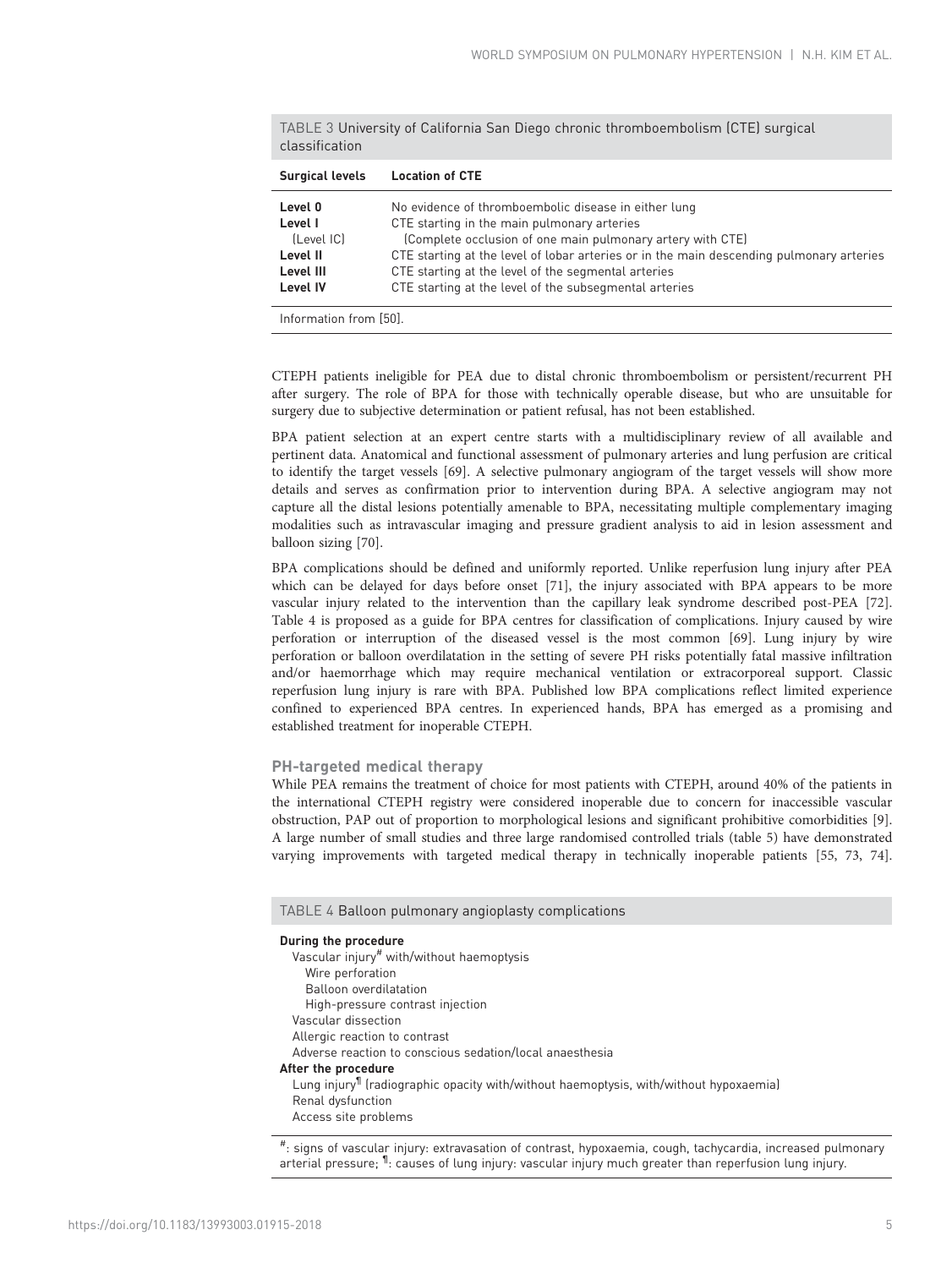| pulmonary hypertension                                            |                                     |                    |                  |                                 |                                      |                                    |                                                                                                         |                         |  |  |
|-------------------------------------------------------------------|-------------------------------------|--------------------|------------------|---------------------------------|--------------------------------------|------------------------------------|---------------------------------------------------------------------------------------------------------|-------------------------|--|--|
| Trial [ref.]                                                      | Study drug                          |                    |                  |                                 |                                      |                                    | Duration weeks Subjects n NYHA FC 6MWD m 6MWD effect m PVR baseline dyn-s-cm <sup>-5</sup> PVR effect % |                         |  |  |
| <b>BENEFIT [73]</b><br><b>CHEST-1 [55]</b><br><b>MERIT-1 [74]</b> | Bosentan<br>Riociauat<br>Macitentan | 16<br>16<br>16[24] | 157<br>261<br>80 | $II-IV$<br>$II$ -IV<br>$II$ -IV | $342+84$<br>$347 + 80$<br>$352 + 81$ | $+2^{\text{NS}}$<br>$+46$<br>$+34$ | 783 (95% CI 703-861)<br>787±422<br>957±435                                                              | $-24$<br>$-31$<br>$-16$ |  |  |

<span id="page-5-0"></span>TABLE 5 Pulmonary hypertension-targeted medical therapy randomised controlled trials in chronic thromboembolic

Data are presented as n or mean±sp, unless otherwise stated. NYHA FC: New York Heart Association Functional Class; 6MWD: 6-min walk distance; PVR: pulmonary vascular resistance; Ns: non-significant. All three trials had an adjudication process for operability. <sup>#</sup>: 6MWD measured at 24 weeks.

> However, data are lacking for patients with medical contraindications or those refusing surgery. Riociguat is the currently approved medical therapy in many countries for inoperable CTEPH based on the CHEST trials [\[55,](#page-8-0) [75\]](#page-9-0). Recently, the MERIT-1 trial of macitentan in the treatment of inoperable CTEPH showed improvements of the primary end-point  $(PVR ( p=0.041))$  and of other end-points (e.g. 6-min walk distance ( $p=0.033$ ) and N-terminal pro-brain natriuretic peptide ( $p=0.040$ )) [[74](#page-9-0)]. This last study provided the first evidence on combination drug therapy in CTEPH. 61% of the included patients were already treated with phosphodiesterase type 5 inhibitors and/or oral/inhaled prostanoids at inclusion, and addition of macitentan showed similar efficacy compared with the drug-naive patients. Accordingly, macitentan is being considered for potential CTEPH registration. Event-driven morbidity/mortality studies have not been performed in CTEPH.

> Patients with persistent/residual post-operative PH were also included in BENEFIT and CHEST-1, representing around 30% of the study population [[55](#page-8-0), [73\]](#page-9-0). Both studies included patients with mPAP ⩾25 mmHg and PVR ⩾300 dyn·s·cm−<sup>5</sup> at >6 months after endarterectomy. This can be put in perspective with real-life data from the large UK national cohort, in which 3–6 months after PEA: 1) 51% of the patients had mPAP  $\geq$ 25 mmHg, 2) mPAP  $\geq$ 30 mmHg predicted initiation of PH-targeted medical therapy, and 3) mPAP ≥38 mmHg and PVR ≥425 dyn·s·cm<sup>-5</sup> correlated with worse long-term survival [\[49\]](#page-8-0).

> Using medical therapy as a "bridge to PEA" is more controversial, and is felt to delay timely surgical referral and, therefore, definitive treatment. In the international registry and in a University of California San Diego cohort, 28% and up to 37%, respectively, of the patients were on some form of PH-targeted drug(s) at the time of surgical referral [\[9](#page-7-0), [76\]](#page-9-0). In both cohorts, the delay between diagnosis and surgery was doubled in the pre-treated patients, without demonstrable clinical benefit. In the international registry, pre-treatment even independently predicted worse outcome (hazard ratio 2.62; p=0.0072) [[48](#page-8-0)]. Key limitations of these reports are with inherent referral bias and the possibility of medical therapy potentially stabilising otherwise deteriorating cases (unknown and not tested). In order to provide the missing evidence, a phase 2 study will soon commence to include CTEPH patients with high PVR for pre-operative treatment with riociguat versus placebo [\(ClinicalTrials.gov](https://clinicaltrials.gov/) identifier NCT0327357). Using medical therapy as a "bridge to BPA", although not studied, has become common practice and in keeping with the indication for riociguat for technically inoperable disease. A study is currently ongoing which compares riociguat versus BPA for technically inoperable CTEPH, followed by an opportunity to crossover after 6 months ([ClinicalTrials.gov](https://clinicaltrials.gov/) identifier NCT02634203).

# CTEPH treatment algorithm

The newly proposed CTEPH treatment algorithm is provided in [figure 1](#page-6-0) and starts with lifelong anticoagulation. Antiplatelet therapy is not an alternative to anticoagulation in patients with CTEPH. Data differentiating the best form of anticoagulation therapy is lacking in CTEPH. Traditional anticoagulation has been with oral vitamin K antagonists. Whether the newer oral anticoagulants or chronic injectable anticoagulants are adequate in CTEPH is unknown. The algorithm emphasises the need for a multidisciplinary assessment, including a surgeon experienced with PEA, PH specialist, BPA interventionist and CTEPH-trained radiologist. A PH referral centre was previously defined and recommended as a minimum volume of 50 pulmonary arterial hypertension or CTEPH patients managed per year [[77](#page-9-0)]. However, given the highly specialised nature of CTEPH treatment, additional factors should be considered when gauging clinical expertise.

In the CHEST-1 trial, central adjudication exemption and local operability assessment were allowed provided a participating centre performed more than 20 PEA operations per year [[78\]](#page-9-0). However, the majority of the operability adjudication occurred with the central committee whose members each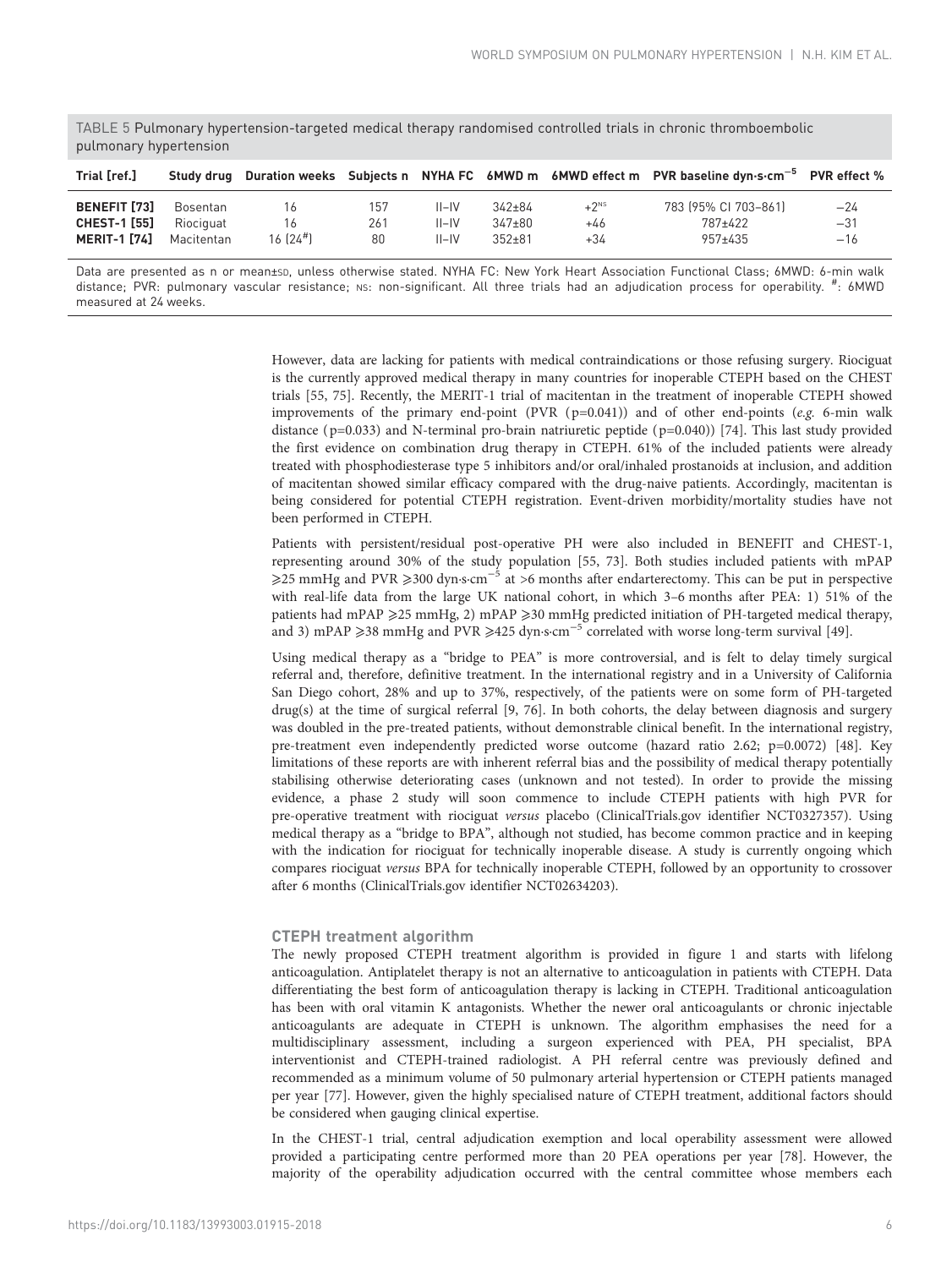<span id="page-6-0"></span>

FIGURE 1 Chronic thromboembolic pulmonary hypertension (CTEPH): revised treatment algorithm. BPA: balloon pulmonary angioplasty. #: multidisciplinary: pulmonary endarterectomy surgeon, PH expert, BPA<br>interventionist and radiologist; 1: treatment assessment may differ depending on the level of expertise;<br>\*: BPA without : BPA without medical therapy can be considered in selected cases.

performed well in excess of 50 operations per year. In addition, the central adjudication committee had double the rate of operability determination than the local adjudication committee (15% operable versus 7% operable, respectively). From the international CTEPH registry, a trend with the best in-hospital and 1-year post-operative mortality was observed from centres performing higher volumes of PEA, with the best results observed from centres performing more than 50 operations per year [\[79](#page-9-0)]. This observation likely does not take into account the relative differences in case complexity, with potentially more challenging cases referred to higher-volume programmes. Additional emphasis on the importance of surgical centre experience was reported in the UK national registry of patients undergoing PEA [\[49\]](#page-8-0). In this report, significantly lower in-hospital mortality was observed in the second group of consecutive 500 operated cases compared with the initial group of 500 operated cases. In addition, the ability for high-volume centres to perform more distal endarterectomy necessitates stratification of surgical centre expertise [[53\]](#page-8-0). A similar observation applies to BPA success; the safety and efficacy reports of the refined BPA techniques from Japan are from centres performing the highest volume of procedures (typically more than 100 per year) [\[58, 59](#page-8-0)]. In summary, an expert CTEPH centre should be able to assess and deliver all established treatment modalities with outcomes similar to or exceeding those published.

Patients with operable CTEPH should receive PEA as the treatment of choice. For those deemed inoperable, the best level of evidence supports initiating medical therapy and consideration of BPA. Patients with persistent/recurrent symptomatic PH following PEA should receive medical therapy and be considered for BPA or re-do endarterectomy in cases of significant re-occlusion [[80](#page-9-0)]. Lastly, given the subjectivity of operability assessment, it is possible for a patient initially deemed to be inoperable to receive PEA with or without treatments for inoperable CTEPH. The new algorithm therefore allows for fluidity between these treatment modalities as information and expertise is gained.

#### **Conclusions**

PEA remains the treatment of choice for patients with operable CTEPH. Two additional recognised treatments are now available (i.e. targeted medical therapy and BPA). A multimodal, individualised approach to treatment at expert centres integrating surgical, interventional, imaging and medical PH expertise with the development of clear outcomes analyses is mandatory going forward.

Conflict of interest: N.H. Kim reports personal fees for consultancy, steering committee work and speaker bureau membership from Actelion and Bayer; personal fees for consultancy from Merck; and is a board member of the International CTEPH Association, [CTEPH.com.](https://www.cteph.com/) M. Delcroix is an investigator, speaker, consultant or steering committee member for Actelion, Bayer AG, Bellerophon, Eli Lilly, GSK, MSD, Pfizer and Reata; and has received an institutional research grant from Actelion. X. Jais received grants and personal fees from Actelion, GSK, Bayer and MSD. M.M. Madani has received consultancy fees from MSD/Bayer, Wexler Surgical and Actelion, and is an executive board member of the International CTEPH Association, [CTEPH.com.](https://www.cteph.com/) H. Matsubara has received lecture fees from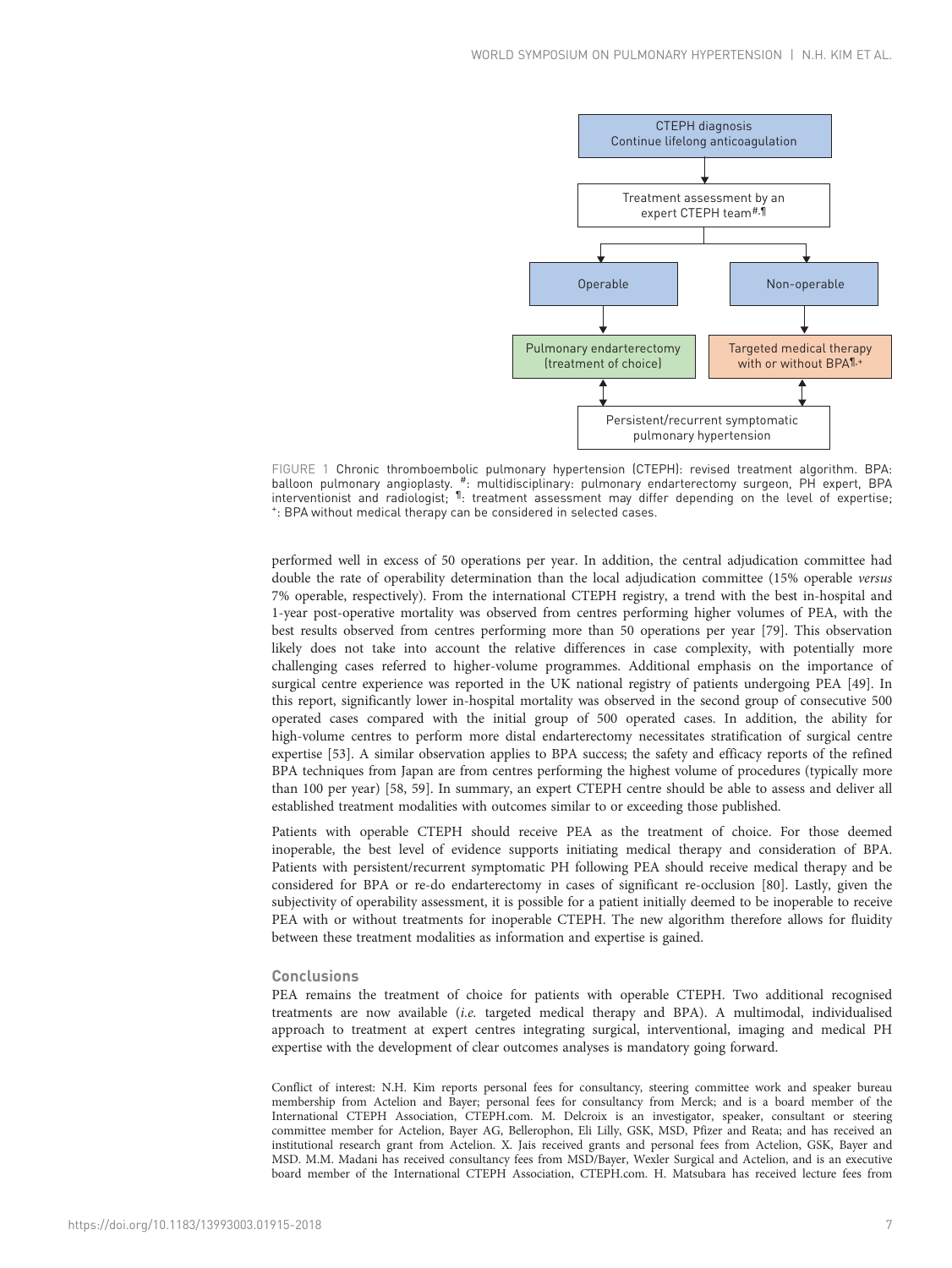<span id="page-7-0"></span>Actelion Pharmaceuticals Japan, Ltd, AOP orphan Pharmaceuticals AG, Bayer Yakuhin, Ltd, Pfizer Japan, Inc, Nippon Shinyaku, Co, Ltd and Kaneka Medix Corporation, outside the submitted work. E. Mayer has received consultancy fees from Actelion, Bayer and MSD; and is on the speaker bureau for Actelion, Bayer, MSD and Pfizer. T. Ogo is a member of the speaker bureau for Actelion and Bayer. V.F. Tapson received research support from Actelion, Arena, Bayer, BiO2, Edwards Scientific, Ekos/BTG, Janssen, Inari, Portola, Reata, United Therapeutics, Daiichi and Penumbra; consultancy fees from Actelion, Bayer, BiO2, Ekos/BTG, Inari, Janssen, Portola, United Therapeutics, VWave, Daiichi and Penumbra; speaker bureau for Actelion, Bayer and Janssen. H-A. Ghofrani reports personal fees for advisory board work payment for lectures including service on speaker bureaus from Actelion, Bayer, GSK, Novartis and Pfizer; consultancy fees from Actelion, Bayer, Bellerophon Pulse Technologies, GSK, MSD, Novartis and Pfizer; and grants from Deutsche Forschungsgemeinschaft (DFG), outside the submitted work. D.P. Jenkins worked as adjudicator for Actelion and Bayer for MERIT and CHEST-1 studies; received honoraria for speaking from Actelion and Bayer; and is a board member of the International CTEPH Association, [CTEPH.com.](https://www.cteph.com/)

#### References

- 1 Simonneau G, Montani D, Celermajer DS, et al. Haemodynamic definitions and updated clinical classification of pulmonary hypertension. Eur Respir J 2018; in press.
- 2 Lang IM, Pesavento R, Bonderman D, et al. Risk factors and basic mechanisms of chronic thromboembolic pulmonary hypertension: a current understanding. Eur Respir J 2013; 41: 462–468.
- 3 Moser KM, Bloor CM. Pulmonary vascular lesions occurring in patients with chronic major vessel thromboembolic pulmonary hypertension. Chest 1993; 103: 685–692.
- 4 Dorfmüller P, Günther S, Ghigna M-R, et al. Microvascular disease in chronic thromboembolic pulmonary hypertension: a role for pulmonary veins and systemic vasculature. Eur Respir J 2014; 44: 1275–1288.
- 5 Kim NH, Delcroix M, Jenkins DP, et al. Chronic thromboembolic pulmonary hypertension. J Am Coll Cardiol 2013; 62: D92–D99.
- 6 Fedullo P, Kerr KM, Kim NH, et al. Chronic thromboembolic pulmonary hypertension. Am J Respir Crit Care Med 2011; 183: 1605–1613.
- 7 Simonneau G, Torbicki A, Dorfmüller P, et al. The pathophysiology of chronic thromboembolic pulmonary hypertension. Eur Respir Rev 2017; 26: 160112.
- 8 Egermayer P, Peacock AJ. Is pulmonary embolism a common cause of chronic pulmonary hypertension? Limitations of the embolic hypothesis. Eur Respir J 2000; 15: 440–448.
- 9 Pepke-Zaba J, Delcroix M, Lang I, et al. Chronic thromboembolic pulmonary hypertension (CTEPH): results from an international prospective registry. Circulation 2011; 124: 1973–1981.
- 10 Ogawa A, Satoh T, Fukuda T, et al. Balloon pulmonary angioplasty for chronic thromboembolic pulmonary hypertension: results of a multicenter registry. Circ Cardiovasc Qual Outcomes 2017; 10: e004029.
- 11 Tanabe N. Analysis of Chronic Thromboembolic Pulmonary Hypertension (Intractable Disease Database). Tokyo, Ministry of Health, Wealth and Labor, 2008.
- 12 Gu S, Su P, Yan J, et al. Comparison of gene expression profiles and related pathways in chronic thromboembolic pulmonary hypertension. Int J Mol Med 2014; 33: 277–300.
- 13 Pengo V, Lensing AW, Prins MH, et al. Incidence of chronic thromboembolic pulmonary hypertension after pulmonary embolism. N Engl J Med 2004; 350: 2257–2264.
- 14 Becattini C, Agnelli G, Pesavento R, et al. Incidence of chronic thromboembolic pulmonary hypertension after a first episode of pulmonary embolism. Chest 2006; 130: 172–175.
- 15 Klok FA, van Kralingen KW, van Dijk AP, et al. Prospective cardiopulmonary screening program to detect chronic thromboembolic pulmonary hypertension in patients after acute pulmonary embolism. Haematologica 2010; 95: 970–975.
- 16 Martí D, Gómez V, Escobar C, et al. Incidencia de hipertensión pulmonar tromboembólica crónica sintomática y asintomática. [Incidence of symptomatic and asymptomatic chronic thromboembolic pulmonary hypertension.] Arch Bronconeumol 2010; 46: 628–633.
- 17 Poli D, Grifoni E, Antonucci E, et al. Incidence of recurrent venous thromboembolism and of chronic thromboembolic pulmonary hypertension in patients after a first episode of pulmonary embolism. J Thromb Thrombolysis 2010; 30: 294–299.
- 18 Surie S, Gibson NS, Gerdes VE, et al. Active search for chronic thromboembolic pulmonary hypertension does not appear indicated after acute pulmonary embolism. Thromb Res 2010; 125: e202–e205.
- 19 Berghaus TM, Barac M, von Scheidt W, et al. Echocardiographic evaluation for pulmonary hypertension after recurrent pulmonary embolism. Thromb Res 2011; 128: e144–e147.
- 20 Held M, Hesse A, Gött F, et al. A symptom-related monitoring program following pulmonary embolism for the early detection of CTEPH: a prospective observational registry study. BMC Pulm Med 2014; 14: 141.
- 21 Giuliani L, Piccinino C, D'Armini MA, et al. Prevalence of undiagnosed chronic thromboembolic pulmonary hypertension after pulmonary embolism. Blood Coagul Fibrinolysis 2014; 25: 649–653.
- 22 Guérin L, Couturaud F, Parent F, et al. Prevalence of chronic thromboembolic pulmonary hypertension after acute pulmonary embolism. Thromb Haemost 2014; 112: 598–605.
- 23 Kayaalp I, Varol Y, Çimen P, et al. The incidence of chronic thromboembolic pulmonary hypertension secondary to acute pulmonary thromboembolism. Tuberk Toraks 2014; 62: 199–206.
- 24 Vavera Z, Vojacek J, Pudil R, et al. Chronic thromboembolic pulmonary hypertension after the first episode of pulmonary embolism? How often? Biomed Pap Med Fac Univ Palacky Olomouc Czech Repub 2016; 160: 125–129.
- 25 Klok FA, Tesche C, Rappold L, et al. External validation of a simple non-invasive algorithm to rule out chronic thromboembolic pulmonary hypertension after acute pulmonary embolism. Thromb Res 2015; 135: 796–801.
- 26 Coquoz N, Weilenmann D, Stolz D, et al. Multicentre observational screening survey for the detection of CTEPH following pulmonary embolism. Eur Respir J 2018; 51: 1702505.
- 27 Lang IM. Chronic thromboembolic pulmonary hypertension not so rare after all. N Engl J Med 2004; 350: 2236–2238.
- 28 Tapson VF, Humbert M. Incidence and prevalence of chronic thromboembolic pulmonary hypertension: from acute to chronic pulmonary embolism. Proc Am Thorac Soc 2006; 3: 564–567.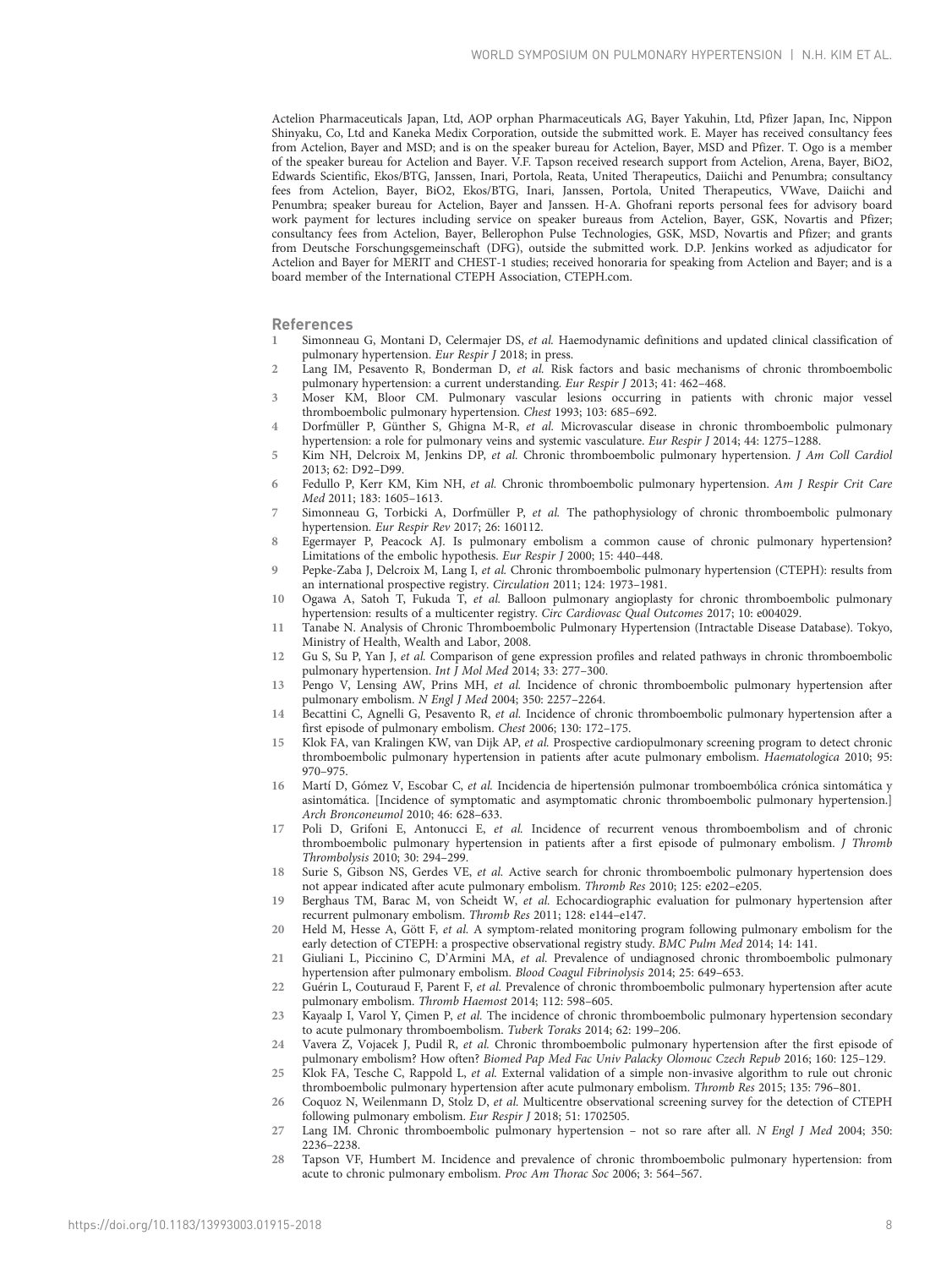- <span id="page-8-0"></span>29 McLaughlin VV, Langer A, Tan M, et al. Contemporary trends in the diagnosis and management of pulmonary arterial hypertension an initiative to close the care gap. Chest 2013; 143: 324–332.
- 30 Tapson VF, Platt DM, Xia F, et al. Monitoring for pulmonary hypertension following pulmonary embolism: the INFORM study. Am J Med 2016; 129: 978–985.
- 31 Oger E. Incidence of venous thromboembolism: a community-based study in Western France. Thromb Haemost 2000; 83: 657–660.
- 32 Sharifi M, Bay C, Skrocki L, et al. Moderate pulmonary embolism treated with thrombolysis (from the MOPETT Trial). Am J Cardiol 2013; 111: 273–277.
- 33 Konstantinides SV, Vicaut E, Danays T, et al. Impact of thrombolytic therapy on the long-term outcome of intermediate-risk pulmonary embolism. J Am Coll Cardiol 2017; 69: 1536–1544.
- 34 van Kan C, van der Plas MN, Reesink HJ, et al. Hemodynamic and ventilatory responses during exercise in chronic thromboembolic disease. J Thorac Cardiovasc Surg 2016; 152: 763–771.
- 35 Held M, Kolb P, Grün M, et al. Functional characterization of patients with chronic thromboembolic disease. Respiration 2016; 91: 503–509.
- 36 Klok FA, Van Kralingen KW, Van Dijk APJ, et al. Prevalence and potential determinants of exertional dyspnea after acute pulmonary embolism. Respir Med 2010; 104: 1744–1749.
- 37 Nijkeuter M, Hovens MMC, Davidson BL, et al. Resolution of thromboemboli in patients with acute pulmonary embolism: a systematic review. Chest 2006; 129: 192–197.
- 38 Taboada D, Pepke-Zaba J, Jenkins DP, et al. Outcome of pulmonary endarterectomy in symptomatic chronic thromboembolic disease. Eur Respir J 2014; 44: 1635–1645.
- 39 Tunariu N, Gibbs SJ, Win Z, et al. Ventilation–perfusion scintigraphy is more sensitive than multidetector CTPA in detecting chronic thromboembolic pulmonary disease as a treatable cause of pulmonary hypertension. J Nucl Med 2007; 48: 680–684.
- 40 He J, Fang W, Lv B, et al. Diagnosis of chronic thromboembolic pulmonary hypertension: comparison of ventilation/perfusion scanning and multidetector computed tomography pulmonary angiography with pulmonary angiography. Nucl Med Commun 2012; 33: 459–463.
- 41 Rajaram S, Swift AJ, Telfer A, et al. 3D contrast-enhanced lung perfusion MRI is an effective screening tool for chronic thromboembolic pulmonary hypertension: results from the ASPIRE Registry. Thorax 2013; 68: 677–678.
- 42 Johns CS, Swift AJ, Rajaram S, et al. Lung perfusion: MRI vs. SPECT for screening in suspected chronic thromboembolic pulmonary hypertension. J Magn Reson Imaging 2017; 46: 1693–1697.
- 43 Ley S, Ley-Zaporozhan J, Pitton MB, et al. Diagnostic performance of state-of-the-art imaging techniques for morphological assessment of vascular abnormalities in patients with chronic thromboembolic pulmonary hypertension (CTEPH). Eur Radiol 2012; 22: 607–616.
- 44 Reichelt A, Hoeper MM, Galanski M, et al. Chronic thromboembolic pulmonary hypertension: evaluation with 64-detector row CT versus digital substraction angiography. Eur J Radiol 2009; 71: 49–54.
- 45 Sugiura T, Tanabe N, Matsuura Y, et al. Role of 320-slice CT imaging in the diagnostic workup of patients with chronic thromboembolic pulmonary hypertension. Chest 2013; 143: 1070–1077.
- 46 Shimizu H, Tanabe N, Terada J, et al. Dilatation of bronchial arteries correlates with extent of central disease in patients with chronic thromboembolic pulmonary hypertension. Circ J 2008; 72: 1136–1141.
- 47 Ogo T, Fukuda T, Tsuji A, et al. Efficacy and safety of balloon pulmonary angioplasty for chronic thromboembolic pulmonary hypertension guided by cone-beam computed tomography and electrocardiogram-gated area detector computed tomography. Eur J Radiol 2017; 89: 270–276.
- 48 Delcroix M, Lang I, Pepke-Zaba J, et al. Long-term outcome of patients with chronic thromboembolic pulmonary hypertension: results from an international prospective registry. Circulation 2016; 133: 859–871.
- 49 Cannon JE, Su L, Kiely DG, et al. Dynamic risk stratification of patient long-term outcome after pulmonary endarterectomy: results from the united kingdom national cohort. Circulation 2016; 133: 1761–1771.
- 50 Madani M, Mayer E, Fadel E, et al. Pulmonary endarterectomy. Patient selection, technical challenges, and outcomes. Ann Am Thorac Soc 2016; 13: Suppl. 3, S240–S247.
- 51 D'Armini AM, Morsolini M, Mttiucci G, et al. Pulmonary endarterectomy for distal chronic thromboembolic pulmonary hypertension. J Thorac Cardiovasc Surg 2014; 148: 1005–1011.
- 52 Thistlethwaite PA, Mo M, Madani MM, et al. Operative classification of thromboembolic disease determines outcome after pulmonary endarterectomy. J Thorac Cardiovasc Surg 2002; 124: 1203–1211.
- 53 Jenkins D, Madani M, Fadel E, et al. Pulmonary endarterectomy in the management of chronic thromboembolic pulmonary hypertension. Eur Respir Rev 2017; 26: 160111.
- 54 Wiedenroth CB, Liebetrau C, Breithecker A, et al. Combined pulmonary endarterectomy and balloon pulmonary angioplasty in patients with chronic thromboembolic pulmonary hypertension. J Heart Lung Transplant 2016; 35: 591–596.
- 55 Ghofrani HA, D'Armini AM, Grimminger F, et al. Riociguat for the treatment of chronic thromboembolic pulmonary hypertension. N Engl J Med 2013; 369: 319–329.
- 56 Mizoguchi H, Ogawa A, Munemasa M, et al. Refined balloon pulmonary angioplasty for inoperable patients with chronic thromboembolic pulmonary hypertension. Circ Cardiovasc Interv 2012; 5: 748–755.
- 57 Kataoka M, Inami T, Hayashida K, et al. Percutaneous transluminal pulmonary angioplasty for the treatment of chronic thromboembolic pulmonary hypertension. Circ Cardiovasc Interv 2012; 5: 756–762.
- 58 Sugimura K, Fukumoto Y, Satoh K, et al. Percutaneous transluminal pulmonary angioplasty markedly improves pulmonary hemodynamics and long-term prognosis in patients with chronic thromboembolic pulmonary hypertension. Circ J 2012; 76: 485–488.
- 59 Ogo T. Balloon pulmonary angioplasty for inoperable chronic thromboembolic pulmonary hypertension. Curr Opin Pulm Med 2015; 21: 425–431.
- 60 Fukui S, Ogo T, Goto Y, et al. Exercise intolerance and ventilatory inefficiency improve early after balloon pulmonary angioplasty in patients with inoperable chronic thromboembolic pulmonary hypertension. Int J Cardiol 2015; 180: 66–68.
- 61 Fukui S, Ogo T, Morita Y, et al. Right ventricular reverse remodelling after balloon pulmonary angioplasty. Eur Respir J 2014; 43: 1394–1402.